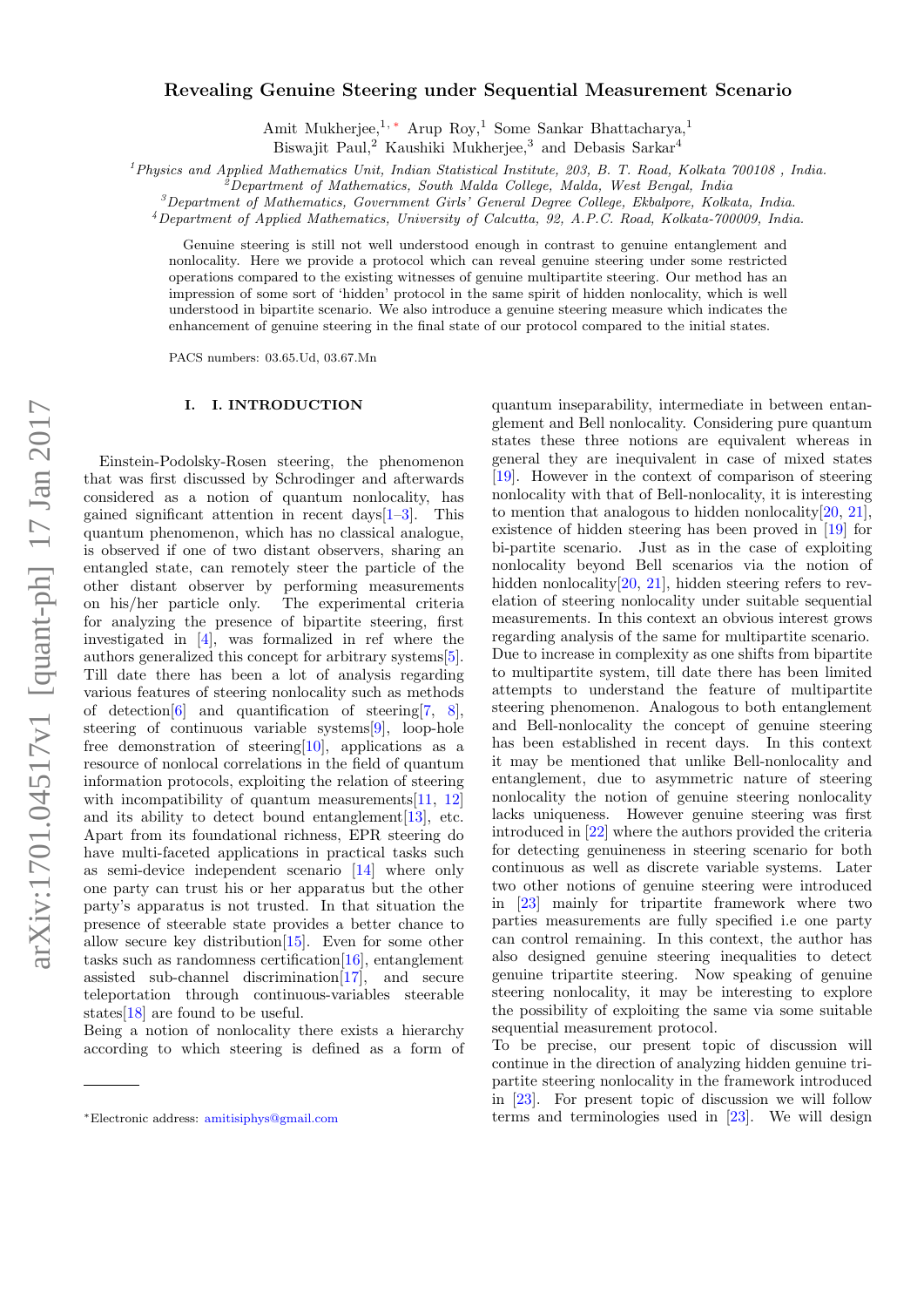a protocol involving a sequence of measurements such that initially starting from tripartite states which may not be genuinely steerable, the protocol may generate a genuinely steerable state. Interestingly the initial states which will be used in the protocol do have a bilocal model [24].

The paper has organized as follows. In section[II] we have introduced the notion of steering both in bi partite as well as genuine multipartite scenario. Then in section[III] we have presented suitable sequential operations to achieve the final state. Section[IV] contains our main results then discussion.

# II. BACKGROUND

In this section we are basically going to include a brief detailing of the mathematical tools that will be used in our work.

# A. Genuine tripartite steering

Firstly we discuss the criteria of detecting genuine steering[23]. Correlations  $P(a, b, c|x, y, z)$  shared between three parties, say Alice, Bob and Charlie are said to be genuinely steerable[23] from one party, say Charlie to remaining two parties Alice and Bob, if those are inexplicable in the following form:

$$
P(a, b, c|x, y, z) = \sum_{\lambda} q_{\lambda} [P(a, b|x, y, \rho_{AB}(\lambda))] P(c|z, \lambda)
$$

$$
+ \sum_{\lambda} p_{\lambda} P(a|x, \rho_{\alpha}^{\lambda}) P(b|y, \rho_{b}^{\lambda}) P(c|z, \lambda). \tag{1}
$$

where  $P(a, b|x, y, \rho_{AB}(\lambda))$  denotes the nonlocal probability distribution arising from two-qubit state  $\rho_{AB}^{\lambda}$ , and  $P(a|x, \rho_A^{\lambda})$  and  $P(b|y, \rho_B^{\lambda})$  are the distributions arising from qubit states  $\rho_A^{\lambda}$  and  $\rho_B^{\lambda}$ .

Here Charlie performs uncharacterized measurement whereas both Alice and Bob have access to qubit measurements. The tripartite correlation will be called genuinely unsteerable if it is explained by 1 where  $\rho_{AB}(\lambda)$ is called hidden state for Alice and Bob side. In [23], the author designed a detection criteria of tripartite genuine steering(Svetlichny steering), based on Svetlichny inequality  $[25]$ . The detection criterion is given in the form of a Bell-type inequality:

$$
\langle CHSH_{AB}z_1 + CHSH_{AB}^{'}z_0 \rangle_{2 \times 2 \times 7}^{NLHS} \le 2\sqrt{2}.
$$
 (2)

where  $CHSH_{AB}$  and  $CHSH'_{AB}$  stand for two inequivalent facets defining Bell-CHSH polytope for Alice and Bob and  $\{z_0, z_1\}$  are measurements on Charlie's part. Here NLHS stands for nonlocal hidden state whereas  $2\times2\times$ ? implies that only two parties(Alice and Bob) have access to qubit measurements but Charlie does not trust

his measurement devices and hence are uncharacterized. Alice and bob should have orthonormal measurement settings. If correlations arising due to measurements on any given quantum state( $\rho$ ) violate this inequality(Eq.(2)), then that guarantees genuinely steerable of  $\rho$  from Charlie to Alice and Bob. Analogously genuine steerability of  $\rho$  from Bob to Charlie and Alice and that from Alice to Charlie and Bob can be guaranteed respectively by violation of the following criteria:

$$
\langle CHSH_{BC}x_1 + CHSH_{BC}^{'}x_0 \rangle_{2 \times 2 \times 7}^{NLHS} \le 2\sqrt{2}.
$$
 (3)

$$
\langle CHSH_{AC}y_1 + CHSH_{AC}'y_0 \rangle_{2 \times 2 \times ?}^{NLHS} \le 2\sqrt{2}.
$$
 (4)

Terms  $\mathit{CHSH}_{BC},\;\; \mathit{CHSH}_{BC}^\prime,\;\; \mathit{CHSH}_{AC},\;\; \mathit{CHSH}_{AC}^\prime$ have analogous definitions. Hence a state is genuinely steerable from one party to the remaining two parties if it can violate atleast one of these three criteria(Eqs.2,3,4). We now discuss about some relevant tools for measuring genuine multipartite entanglement and genuine steering.

# B. Genuine multipartite concurrence

We briefly now describe  $C_{GM}$ , a measure of genuine multipartite entanglement. For pure  $n$ -partite states( $|\psi\rangle$ ), this measure is defined as  $[26]$ :  $C_{GM}(|\psi\rangle)$ :=  $\min_j \sqrt{2(1-\Pi_j(|\psi\rangle))}$  where  $\Pi_j(|\psi\rangle)$  is the purity of  $j^{th}$ bipartition of  $|\psi\rangle$ . The expression of  $C_{GM}$  for X states is given in  $[27]$ . For tripartite X states,

$$
C_{GM} = 2 \max_i \{0, |\gamma_i| - w_i\} \tag{5}
$$

with  $w_i = \sum_{j \neq i} \sqrt{a_j b_j}$  where  $a_j$ ,  $b_j$  and  $\gamma_j (j = 1, 2, 3, 4)$ with  $w_i = \sum_{j\neq i} \sqrt{a_j a_j}$  where  $a_j$ ,  $a_j$  and  $\sqrt{j}(j-1,2,3,4)$ <br>are the elements of the density matrix of tripartite X state:

| a <sub>1</sub> |          |            |                         |            | 0          |            |              |
|----------------|----------|------------|-------------------------|------------|------------|------------|--------------|
| 0              | $a_2$    | 0          | 0                       | 0          | 0          | $\gamma_2$ |              |
| 0              | 0        | $a_3$      | 0                       | 0          | $\gamma_3$ | 0          | $\theta$     |
| 0              | 0        | 0          | $a_4$                   | $\gamma_4$ | 0          | 0          |              |
| 0              | 0        | 0          | $\gamma_4$ <sup>*</sup> | $b_4$      | 0          | 0          | $\mathbf{0}$ |
|                |          | $\gamma_3$ | 0                       |            | $b_3$      | 0          |              |
|                | ້າ       | 0          | 0                       | 0          | 0          | $b_2$      | O            |
|                | $\Omega$ | 0          | 0                       | 0          | 0          | 0          |              |

### C. Genuine steering measure

First we define genuine steering measure which is analogous to the bi-partite steering measure first described in [28]. This measure is given by the following quantity:

$$
S_{gen}(\rho) = max\{0, \frac{S_n(\rho) - 1}{S_n^{max} - 1}\}\
$$
 (6)

where  $S_n^{max} = \max_{\rho} S_n(\rho)$  and  $S_n(\rho) = \max_{\eta} S_n(\rho, \eta)$ with the maximization taken over all measurement settings  $\eta$  and  $0 \leq S_{gen}(\rho) \leq 1$ .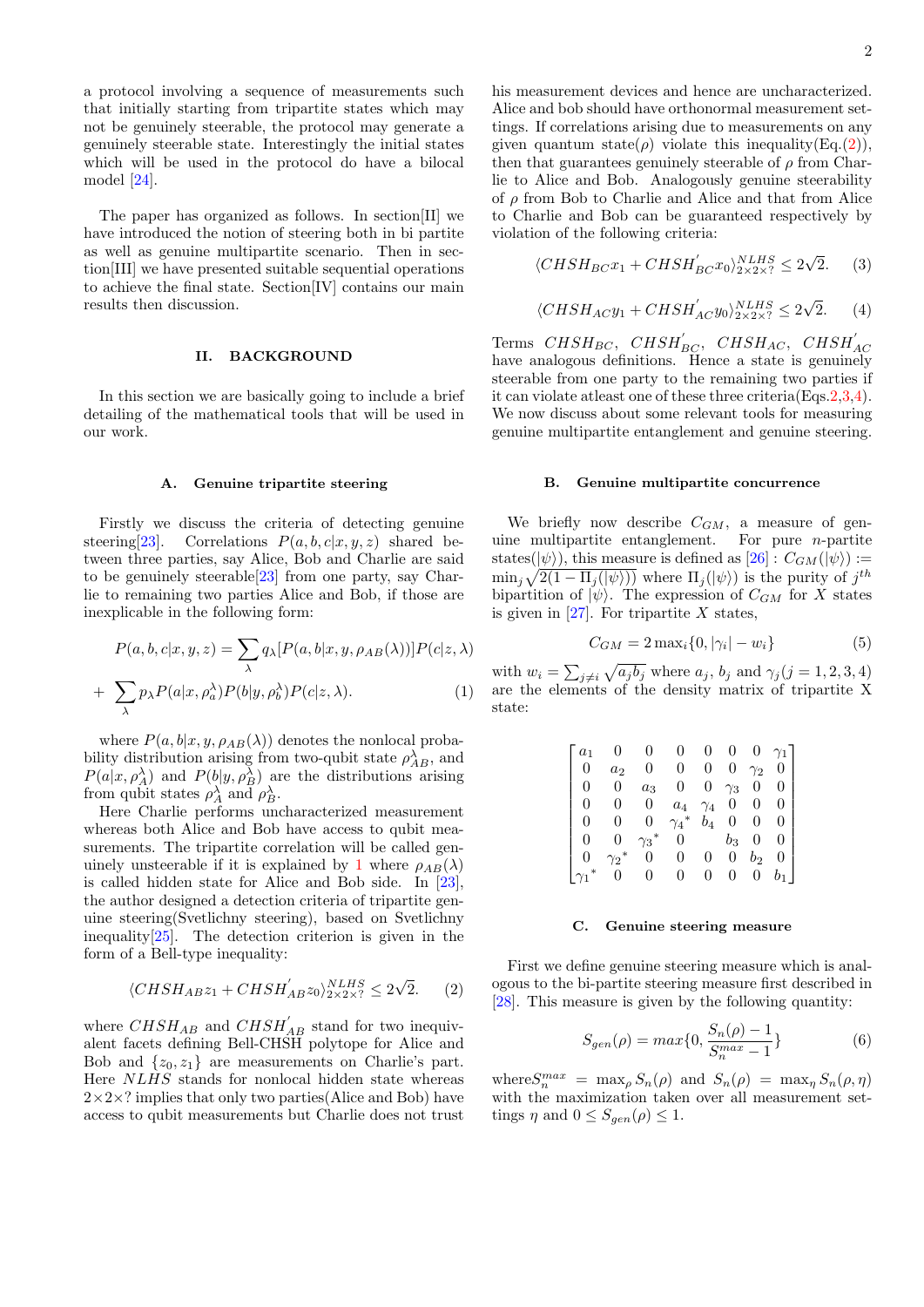After giving a brief detailing of our mathematical tools, we now proceed with our results. To start with, we design the sequential measurement protocol based on which we observe the enhanced revelation of genuine steering.

## III. REVEALING MULTIPARTITE GENUINE **STEERING**

The protocol that we propose here is a SLOCC(Stochastic Local Operation and Classical Communication) protocol which consists of two stages: Preparation Stage and Measurement Stage. We name this protocol as Sequential Measurement Protocol. A detailed sketch of the protocol is given below:

Sequential Measurement Protocol: Three spatially separated parties(say,  $A_i$ ;  $i = 1, 2, 3$ ) are involved in this protocol. n number of tripartite quantum states can be distributed among them. None of these states violate genuine steering inequality $[23]$ . As each party holds one particle from each of the n tripartite states hence each of the parties holds n number of particles.

### A. Preparation Stage

- In the preparation stage, every party can perform some joint measurement on their respective  $n-1$ particles and then broadcast the results to others.
- At the end of measurements by all the three parties, a tripartite quantum state shared among  $A_1$ ,  $A_2$  and  $A_3$  is generated. Clearly this final state is always prepared depending upon the measurement results obtained by the parties in the previous step.



FIG. 1: Schematic diagram for preparation and mesurement stage.

# B. Measurement Stage

- In the measurement stage, all the three parties can perform any projective measurement in arbitrary directions. But in this stage they are not allowed to communicate among themselves.
- After measurements they can generate a tripartite correlation so that they can verify that this correlation can violate the genuine steering inequality.

We refer to this protocol of sequential measurements by the three parties sharing n states as a sequential measurement protocol (SMP).

Having sketched the protocol we now give examples of some families of tripartite states which when used in this network, reveal genuine steering for some members of these families. Such an observation is supported with an increase in the amount of genuine steering, guaranteed by the measure of steering  $S_{gen}(\rho)(\text{Eq.}(6)).$ 

Let the three initial states be given by:

$$
\rho_1 = p_1 |\psi_f\rangle\langle\psi_f| + (1 - p_1)|001\rangle\langle001| \tag{7}
$$

with  $|\psi_f\rangle = \cos \theta_1 |000\rangle + \sin \theta_1 |111\rangle, 0 \le \theta_1 \le \frac{\pi}{4}$  and  $0 \leq p_1 \leq 1$ ;

$$
\rho_2 = p_2 |\psi_m\rangle\langle\psi_m| + (1 - p_2)|010\rangle\langle010| \tag{8}
$$

with  $|\psi_m\rangle = \frac{|000\rangle + |111\rangle}{\sqrt{2}}$  and  $0 \le p_2 \le 1$ ;

$$
\rho_3 = p_3 |\psi_l\rangle\langle\psi_l| + (1 - p_3)|100\rangle\langle100| \tag{9}
$$

with  $|\psi_l\rangle = \sin \theta_3 |000\rangle + \cos \theta_3 |111\rangle, 0 \le \theta_1 \le \frac{\pi}{4}$  and  $0 \leq p_1 \leq 1$ . In this context it may be noted that the three initial states have Svetlichny bi-local model under projective measurement for the following restricted range of state parameters:

- For first state $(\rho_1): p_1 \leq \frac{1}{(1+\sin[2\theta_1])}$ ;
- Second state( $\rho_2$ ) :  $p_2 \leq \frac{1}{2}$ ;
- Third state( $\rho_3$ ) :  $p_3 \leq \frac{1}{(1+\sin[2\theta_3])}$ .

Each of the three parties  $A_1$ ,  $A_2$  and  $A_3$  performs Bell basis measurements on their respective particles. Depending on a particular output of all the measurements(here  $|\psi^{\pm}\rangle = \frac{|01\rangle\pm|10\rangle}{\sqrt{2}}$ , a resultant state  $\rho_4^{\pm}$  is obtained which after correcting the phase term is given by:

$$
\rho_4 = \frac{p_3|\phi\rangle\langle\phi| + (1 - p_3)\sin^2\theta_1|100\rangle\langle100|}{\sin^2\theta_1 + p_3\cos 2\theta_1\sin^2\theta_3}
$$
(10)

where  $|\phi\rangle = \cos \theta_1 \sin \theta_3 |000\rangle + \sin \theta_1 \cos \theta_3 |111\rangle.$ 

Clearly  $\rho_4$  is independent of  $p_1$  and  $p_2$ . Interestingly,  $\rho_4$  can also be generated for some other combination of sequential operations on some different arrangement of particles between the parties  $A_i(1, 2, 3)$  and for different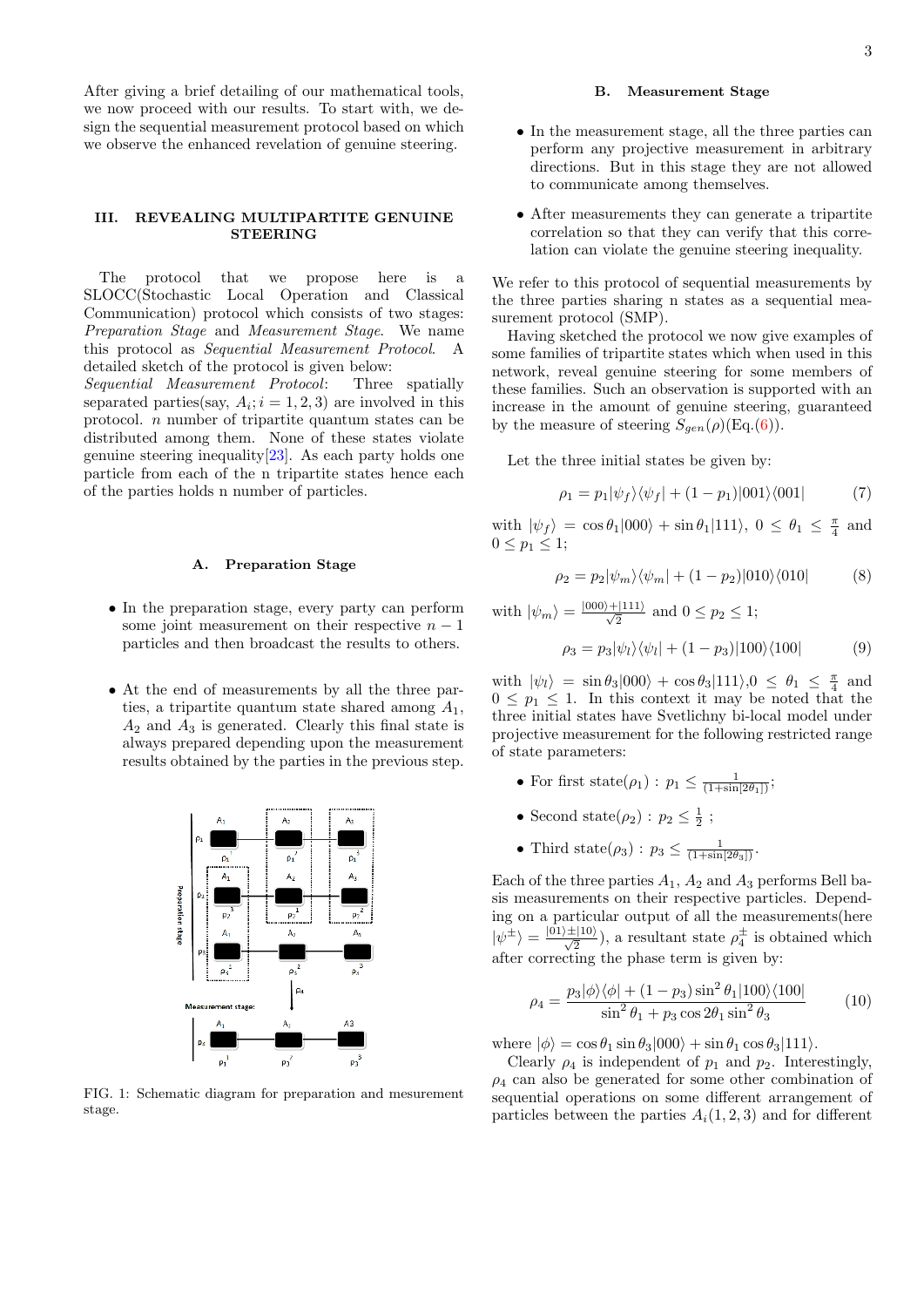output of Bell measurement. For the initial states  $\rho_i$  $(i = 1, 2, 3)$ , the amount of genuine entanglement are given by

$$
C_{GM}^{\rho_1} = p_1 \sin 2\theta_1,
$$

$$
C^{\rho_2}_{GM} = p_2
$$

and

$$
C_{GM}^{\rho_3} = p_3 \sin 2\theta_3 \tag{11}
$$

whereas that of  $\rho_4$  is given by

$$
C_{GM}^{\rho_4} = \frac{p_3 \sin 2\theta_1 \sin 2\theta_3}{2(\sin^2 \theta_1 + p_3 \cos 2\theta_1 \sin^2 \theta_3)}.
$$
 (12)

Eq.(11) indicates that the initial states  $\rho_i(i = 1, 2, 3)$  are genuinely entangled for any nonzero value of the state parameters .

The maximum value of the genuine steering operators $(S_i)(Eq.2)$  under projective measurements, for state  $\rho_i(i = 1, 2, 3)$  is given by:

$$
S_1 = \max[2 p_1 \sin 2\theta_1, \frac{1}{\sqrt{2}} \sqrt{((1 - p_1 - p_1 Cos[2\theta_1])^2 + (p_1 Sin[2\theta_1])^2)},
$$

respectively whereas that for the final state  $\rho_4$ , it is given by

and

 $S_2 = \max[2p_2, \frac{1}{\sqrt{2}}]$ 

 $\overline{\sqrt{2}}$ 

$$
S_3 = \max[2 p_3 \sin 2\theta_3, \frac{1}{\sqrt{2}} \sqrt{((1 - p_3 + p_3 \cos[2\theta_3])^2 + (p_3 \sin[2\theta_3])^2)}|]
$$
\n(13)

 $\sqrt{((1-p_2)^2+(p_2)^2)}$ 

$$
S_4 = \max\left[\frac{p_3 \sin 2\theta_1 \sin 2\theta_3}{\sin^2 \theta_1 + p_3 \cos 2\theta_1 \sin^2 \theta_3},\right]
$$

$$
\frac{\sqrt{2}\sqrt{(1-p_3+p_3Cos[2\theta_3]-Cos[2\theta_1])^2+(p_3Sin[2\theta_1]Sin[2\theta_3])^2}}{2-2(1-p_3)Cos[2\theta_1]-p_3Cos[2(\theta_1-\theta_3)]-p_3Cos[2(\theta_1+\theta_3)]}.
$$
\n(14)

It is clear from the maximum value of genuine steering operator(Eqs.(13), (14)) and the measure of entanglement  $(Es.(11), (12))$  of both initial states and final state, that each of them does not violate genuine steering inequalities(Eqs.2,3,4) for  $C_{GM}^{\rho_i} \le \frac{1}{2}(i = 1, 2, 3, 4)$ .

Thus to observe genuine steering revelation there should exist some fixed values of the parameters of the three initial Sveltlichny bi-local states with  $C_{GM}^{\rho_i} \leq \frac{1}{2}$ <br>such that the final state can have  $C_{GM}^{\rho_4} > \frac{1}{2}$ . Interestingly we get such states from the families of the initial states  $\rho_1(\text{Eq.}(7)), \rho_2(\text{Eq.}(8))$  and  $\rho_3(\text{Eq.}(9)).$ 

For example, let  $\theta_1 = 0.1, p_1 \leq 0.509, p_2 \leq \frac{1}{2}$ ,  $\theta_3 = 0.1$  and  $p_3 \in [0, 0.83426]$ . Then each of the initial states have Svetlichny bi-local model (moreover one can show that these models are  $NS_2$  local[24]) and  $C_{GM}^{\rho_i} \leq \frac{1}{2}$ . Thus they do not violate genuine steering

inequalities(Eqs.2,3,4).

But when used in our protocol(Sec.III), they can generate a state  $\rho_4$  (with  $C_{GM}^{\rho_4} > \frac{1}{2}$ ) which exhibits genuine steering by violating genuine steering inequalities for  $p_3 \geq 0.33557$ . This guarantees revelation of genuine steering for  $p_3 \in [0.33557, 0.83426]$ . So initially each of these three states are unable to exhibit genuine steering but after the sequential measurements are taken into account they can violate that genuine steering inequality. Now a pertinent question would be whether one can quantify this revelation of genuine steering as observed in our protocol. We deal with this question in the next sub-section.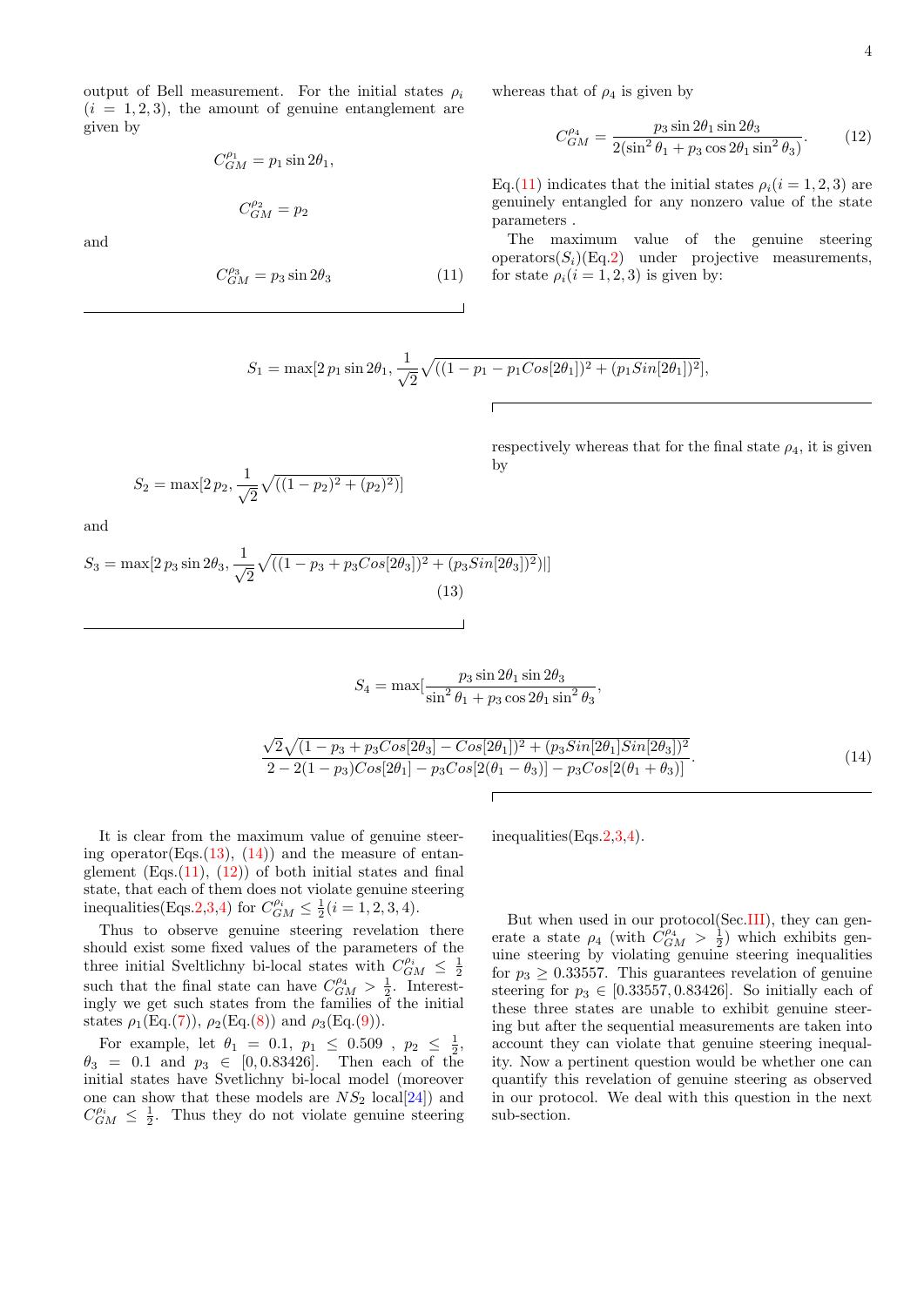# C. Enhancement of the Genuine Steering measure

In this part we show that the prescribed protocol indeed enhances a measure of genuine steering in the resulting state. The amount of genuine steering for the three initial states are:

$$
S_{gen}(\rho_1) = max\{0, 2 p_1 \sin 2\theta_1 - 1\},
$$
  
\n
$$
S_{gen}(\rho_2) = max\{0, 2 p_2 - 1\},
$$
  
\n
$$
S_{gen}(\rho_3) = max\{0, 2 p_3 \sin 2\theta_3 - 1\}
$$
 (15)

whereas for the final states the genuine steerable quantity takes the form:

$$
S_{gen}(\rho_4) = \max\{0, \frac{p_3 \sin 2\theta_1 \sin 2\theta_3}{\sin^2 \theta_1 + p_3 \cos 2\theta_1 \sin^2 \theta_3} - 1\}
$$
 (16)

If we take  $p_1 = p_3$  and  $\theta_1 = \theta_3$  then for any values of  $p_1$  and  $\theta_1$  the final state is more genuinely steerable than the initial ones.

### IV. CONCLUSION

Genuine steering nonlocality, being a weaker notion of genuine nonlocality is considered to be a resource in various practical tasks. So apart from its theoretical importance, revelation of such a resource under any protocol that allows only classical communication and shared randomness is of immense practical importance. Motivated by that we have attempted to design a SLOCC protocol which demonstrates revelation of 'hidden' genuine steering. Our discussion in a restricted sense guarantees the fact that under suitable measurements by the parties involved in the network, our protocol is sufficient to show genuine steering even from some quantum states which have bi-local models. However under our protocol each of the parties having two particles perform Bell basis measurements and the remaining parties perform projective measurements. In brief, this protocol enables one to go beyond the scope of existing witnesses of genuine steering and thus demonstrate genuine steering for a larger class of multipartite states. In this context, it will be interesting to consider more generalized measurement settings by the parties which may be yielding better results.

### V. ACKNOWLEDGEMENT

We would like to thank Prof. Guruprasad Kar for useful discussions. AM acknowledge support from the CSIR project 09/093(0148)/2012-EMR-I.

- [1] E. Schrödinger, Proc. Cambridge Philos. Soc. 31, 553 (1935); 32, 446 (1936).
- [2] H. M. Wiseman, S. J. Jones, and A. C. Doherty, Phys. Rev. Lett. 98, 140402 (2007).
- [3] S. J. Jones, H. M. Wiseman and A. C. Doherty, *Phys.* Rev. A. 76, 052116 (2007).
- [4] E. G. Cavalcanti, S. J. Jones, H. M. Wiseman and M. D. Reid; Phys. Rev. A. 80, 032112 (2009)
- [5] E. G. Cavalcanti, Q. Y. He, M. D. Reid and H. M. Wiseman; Phys. Rev. A 84, 032115 (2011)
- [6] J. Schneeloch, C. J. Broadbent, S. P. Walborn, E. G. Cavalcanti, and J. C. Howell; Phys. Rev. A. 87, 062103 (2013)
- [7] P. Skrzypczyk, M. Navascues and D. Cavalcanti; Phys. Rev. Lett. 112, 180404 (2014)
- [8] R. Gallego and L. Aolita; Phys. Rev. Lett. 5, 041008 (2015)
- [9] I. Kogias and G. Adesso; J. Opt. Soc. Am. B 32, A27 (2015)
- [10] B. Wittmann, S. Ramelow, F. Steinlechner, N. K. Langford, N. Brunner, H. Wiseman, R. Ursin and A. Zeilinger;New J. Phys. 14, 053030 (2012)
- [11] Marco Túlio Quintino, Tamás Vértesi, and Nicolas Brunner, Phys. Rev. Lett. 113, 160402 (2014).
- [12] Roope Uola, Tobias Moroder, and Otfried Gühne,  $Phys.$ Rev. Lett. 113, 160403 (2014).
- [13] T. Moroder, O. Gittsovich, M.s Huber, and Otfried Gühne; *Phys. Rev. Lett.* **113**,  $050404$  (2014).
- [14] Eric G. Cavalcanti, Michael J. W. Hall, Howard M. Wiseman; *Phys. Rev. A.* 87, 032306 (2013).
- [15] Cyril Branciard, Eric G. Cavalcanti, Stephen P. Walborn, Valerio Scarani, Howard M. Wiseman; Phys. Rev. A. 85, 010301 (2012).
- [16] E. Passaro, D. Cavalcanti, P. Skrzypczyk and A. Acín; New J. Phys. 17, 113010 (2015)
- [17] M. Piani and J. Watrous; Phys. Rev. Lett. 114, 060404 (2015).
- [18] Q. He, L. R.-Zárate, G. Adesso, and M. D. Reid; *Phys.* Rev. Lett. 115, 180502 (2015)
- [19] M. T. Quintino, T. Vértesi, D. Cavalcanti, R. Augusiak, M. Demianowicz, A. Acín and N. Brunner; *Phys. Rev. A.* 92, 032107 (2015).
- [20] S. Popescu; *Phys. Rev. Lett.* **74**, 2619 (1995).
- [21] N.Gisin; *Phys. Lett. A.* **210**, *Issue 3*, *151-156*, 2619(1996).
- [22] Q. Y. He, and M. D.Reid, *Phys. Rev. Lett.* 111,250403(2013).
- [23] C. Jebaratnam, *Phys. Rev. A.* **93**,052311(2016)
- [24] R. Augusiak, M. Demianowicz, J. Tura and A. Acín; Phys. Rev. Lett. 115,030404(2015)
- [25] G. Svetlichny, Phys. Rev. D **35**, 3066-3069(1987).
- [26] Z.-H. Ma, Z.-H. Chen, J.-L. Chen, C. Spengler, A. Gabriel, and M. Huber; *Phys. Rev. A* 83, 062325 (2011).
- [27] S. M. Hashemi Rafsanjani, M. Huber, C. J. Broadbent, and J. H. Eberly;Phys. Rev. A 86, 062303 (2012).
- [28] A. C. S. Costa and R. M. Angelo; Phys. Rev. A bf 93,